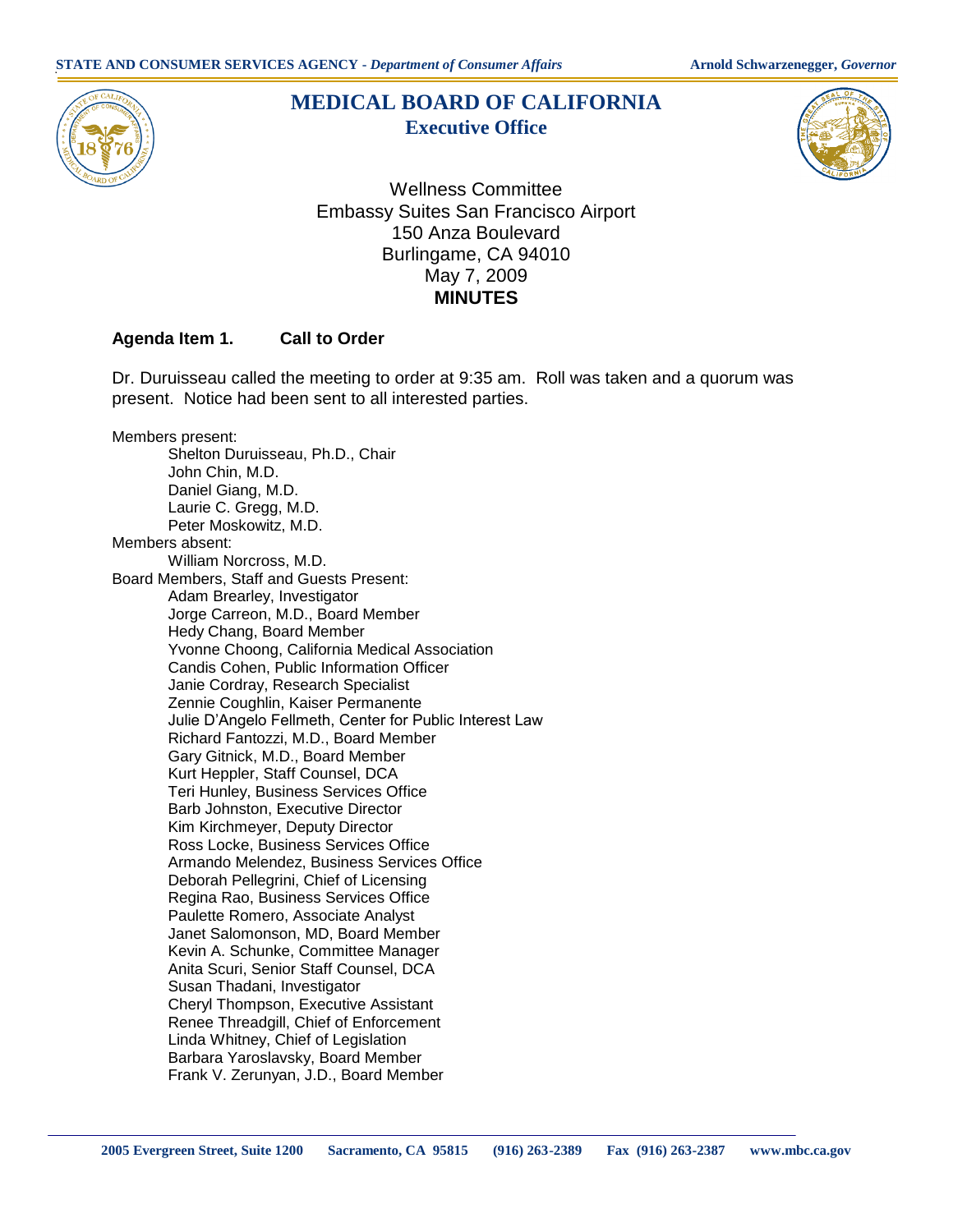Wellness Comm. Minutes, page 2 May 7, 2009

### **Agenda Item 2. Approval of the Minutes from the January 29, 2009 Meetings**

Motion/second/carried Drs. Giang/Chin to approve the minutes.

# **Agenda Item 3. Hospital Well-Being Committee/Wellness Program Survey Task Force – Dr. Gregg and Dr. Moskowitz**

 During the past several months, the Committee has taken steps to gain a better understanding of what wellness resources currently are available to physicians. Dr. Gregg and Dr. Moskowitz were appointed to a task force to develop a survey which will be sent to all hospitals in California.

 California hospitals are required to have a well-being committee, and many hospitals also have a wellness committee. This task force wanted to survey all California hospitals to see what wellness efforts they are undertaking and to get a better understanding of what works for them. With this in mind, the task force developed a survey and cover letter, which was distributed to the committee members for review and consideration.

 Mr. Schunke reported the task force has worked with staff to finalize the survey. The survey and cover letter were approved by the Committee at the January meeting. Because of other assignments for staff, the mailing has not been completed yet; however, it would be a priority before the next meeting. Staff will investigate using an on-line survey site to gather responses.

#### **Agenda Item 4. Status of Physician Wellness Legislation – Ms. Whitney**

 Ms. Whitney addressed the Committee to discuss the Board-sponsored wellness bill, AB 1094, authored by Assm. Conway. Ms. Conway was notified by State and Consumer Services Agency, representing the Administration, that it would oppose the bill. Therefore, the author now is using the bill for another subject matter.

 The Governor vetoed AB 2443 (the Board-sponsored wellness bill of last session) because the bill, per the veto message, did not appear to fall within the mission of the Board, which is only licensing and enforcement.

 Thus, in drafting AB 1094, the Board sought to make the bill permissive instead of mandatory, and had included significant findings and declarations. During the spring, Dr. Duruisseau and staff met with the Director of Consumer Affairs and her staff to seek support and direction. He reiterated the Board's position to pursue and make an affirmative statement that physician wellness and health is within the mission of the Board. Nevertheless, this did not assuage the opposition; per DCA, since the Board has the authority to create a wellness program, additional legislation was not necessary.

 Dr. Chin sought clarification, asking if the Department's staff and the Governor (via the veto message) were implying that physician wellness and health is not within the broader realm of consumer protection. Ms. Whitney responded that the veto message for AB 2443 clearly indicated the Board should focus on licensing and enforcement. Dr. Gregg was instrumental in preparing a summary of published peer-reviewed studies that support the connection between